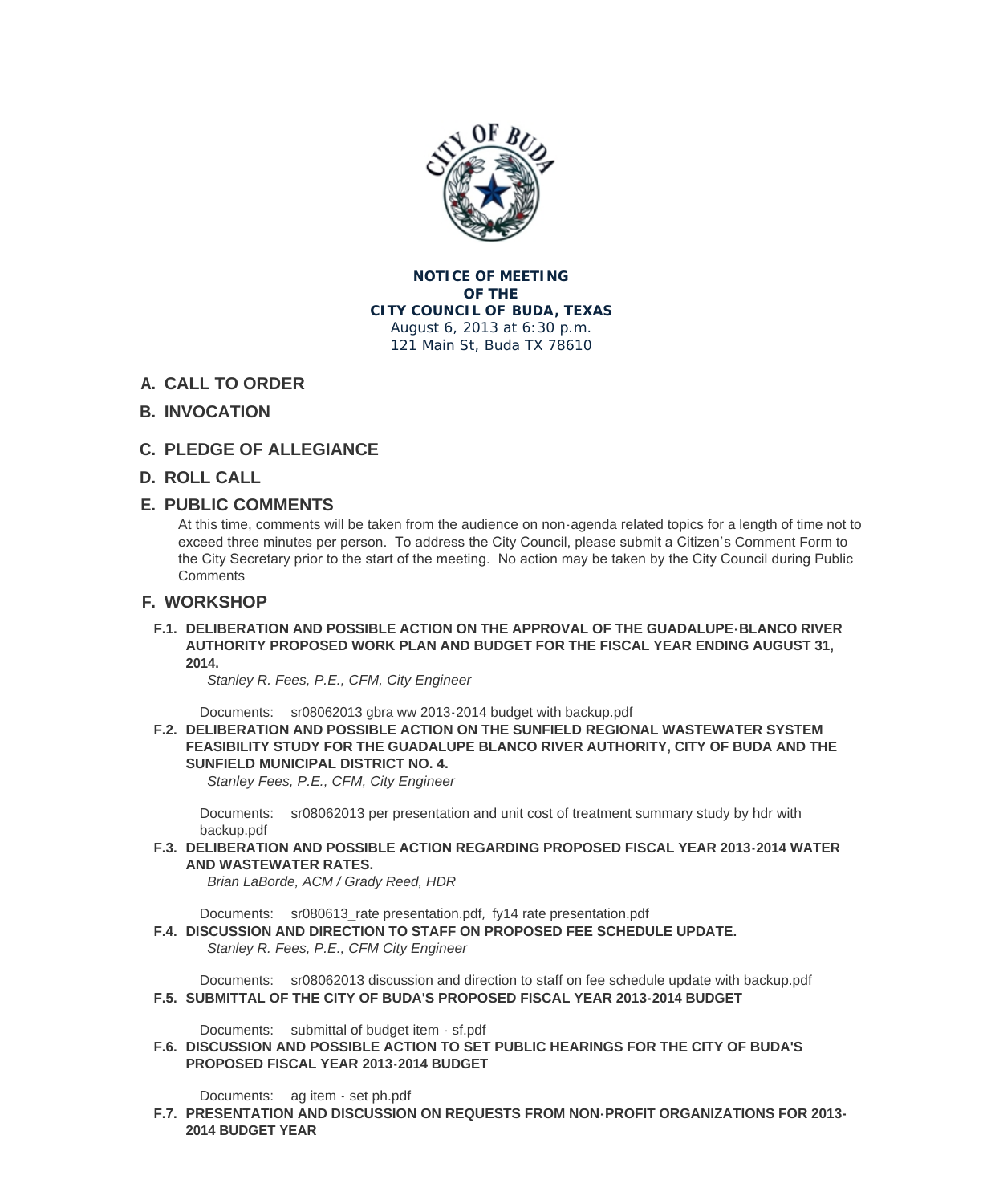- Documents: ag item non profit.pdf
- **DISCUSSION AND DIRECTION TO STAFF IN CONSIDERING REQUESTS FROM LOCAL F.8.**

**ORGANIZATIONS FOR HOTEL OCCUPANCY TAX (HOT) FUNDING IN THE FY 2013-2014 BUDGET** *Lysa Gonzalez, Director of Tourism*

Documents: [agenda attachment, to](http://www.ci.buda.tx.us/AgendaCenter/ViewFile/Item/402?fileID=931)urism.pdf

**DISCUSSION AND ACTION REGARDING THE PROPOSED FY 2013-2014 TAX RATE, AND SCHEDULE F.9. OF PUBLIC HEARINGS**

Documents: [ag item - prop tax rate.pdf](http://www.ci.buda.tx.us/AgendaCenter/ViewFile/Item/419?fileID=948)

#### **CONSENT AGENDA G.**

**APPROVAL OF THE MINUTES OF THE 07/11/2013 CITY COUNCIL SPECIAL MEETING. G.1.** *Isabel Ferna[ndez, Executive Assistant](http://www.ci.buda.tx.us/AgendaCenter/ViewFile/Item/411?fileID=932)*

07-11-2013.pdf Documents:

**APPROVAL OF A REQUEST BY THE BUDA DOWNTOWN MERCHANTS' GROUP TO CLOSE ASH G.2. STREET BETWEEN MAIN STREET AND AUSTIN STREET FROM 5-9 P.M. FOR FIRST THURSDAY FESTIVITIES TO BE HELD SEPTEMBER 5, 2013.**

*Chance Spar[ks, Director of P](http://www.ci.buda.tx.us/AgendaCenter/ViewFile/Item/399?fileID=943)lanning*

Documents: agenda report - first thursday event street closure.pdf

**POSSIBLE ACTION ON THE APPROVAL OF A RESOLUTION AUTHORIZING THE REVISION OF THE G.3. CORPORATE AUTHORIZATION RESOLUTION TO ALLOW THE MAYOR, CITY SECRETARY, FINANCE MANAGER, AND THE CITY MANAGER EXERCISE CERTAIN POWERS OF THE RESOLUTION REGARDING AL[L THE ACCOUNTS HELD BY THE CITY.](http://www.ci.buda.tx.us/AgendaCenter/ViewFile/Item/409?fileID=926)**

Documents: res for bank auth.pdf, ag item - bank auth.pdf

- **REGULAR AGENDA ITEMS H.**
- **APPROVAL OF THE MINUTES OF THE 07/16/2013 CITY COUNCIL MEETING. H.1.** *Isabel Ferna[ndez, Executive Assis](http://www.ci.buda.tx.us/AgendaCenter/ViewFile/Item/403?fileID=934)t[ant](http://www.ci.buda.tx.us/AgendaCenter/ViewFile/Item/403?fileID=935)*

Documents: cc 7-16-13.pdf

**DISCUSSION AND POSSIBLE ACTION ON APPOINTING MEMBERS TO THE PARKS AND RECREATION H.2. COMMISSION**

*Andrew Czimskey, Director, Parks and Recreation Department*

Documents: [parks commiss](http://www.ci.buda.tx.us/AgendaCenter/ViewFile/Item/400?fileID=939)ion applicants 08-06-2013.pdf, appt of parks commission.pdf **DELIBERATION AND POSSIBLE ACTION TO APPROVE A RESOLUTION OF THE CITY COUNCIL OF H.3. THE CITY OF BUDA, TEXAS ADOPTING PERSONNEL POLICIES FOR THE ADMINISTRATION OF EMPLOYEES OF THE CITY** *Brian LaBord[e, ACM](http://www.ci.buda.tx.us/AgendaCenter/ViewFile/Item/412?fileID=937)*

Documents: sr080613 -personnel policy.pdf, personnel policy adoption 07.12.13.pdf

**DELIBERATION AND POSSIBLE ACTION ON AN ORDINANCE ANNEXING APPROXIMATELY 13.85 H.4. ACRES OF LAND LOCATED ON THE WEST SIDE OF FM 1626 APPROXIMATELY 1,200 FEET NORTH OF ITS INTERSECTION WITH FM 967.**

*Chance Spar[ks, Director of Planning](http://www.ci.buda.tx.us/AgendaCenter/ViewFile/Item/381?fileID=917)*

Documents: sr080613 - sportsplex east annexation.pdf

**DELIBERATION AND POSSIBLE ACTION ON AN ORDINANCE ANNEXING APPROXIMATELY 5.05 H.5. ACRES OF LAND LOCATED AT 2122 GREEN MEADOWS LANE, BEING LOT 4 OF BLOCK A, GREEN CORNERS COMMERCIAL SUBDIVISION SECTION 1.**

*Chance Spar[ks, Director of Planning](http://www.ci.buda.tx.us/AgendaCenter/ViewFile/Item/406?fileID=944)*

Documents: sr080613 - olympia hills annexation.pdf

**DELIBERATION AND POSSIBLE ACTION ON THE SECOND READING OF AN ORDINANCE AMENDING H.6. ARTICLE 14.03 OF THE CODE OF ORDINANCES REGARDING THE SALE AND USE OF FIREWORKS WITHIN 5,000 FEET OF THE CITY LIMITS.**

*Chance Spar[ks, Director of Planning](http://www.ci.buda.tx.us/AgendaCenter/ViewFile/Item/407?fileID=940)*

Documents: sr080613 - fireworks.pdf

**DELIBERATION AND POSSIBLE ACTION ON AN ORDINANCE AMENDING ARTICLE 1.02, ARTICLE H.7. 18.02 AND ARTICLE 18.03 OF THE CODE OF ORDINANCES PERTAINING TO THE REQUIREMENTS,**